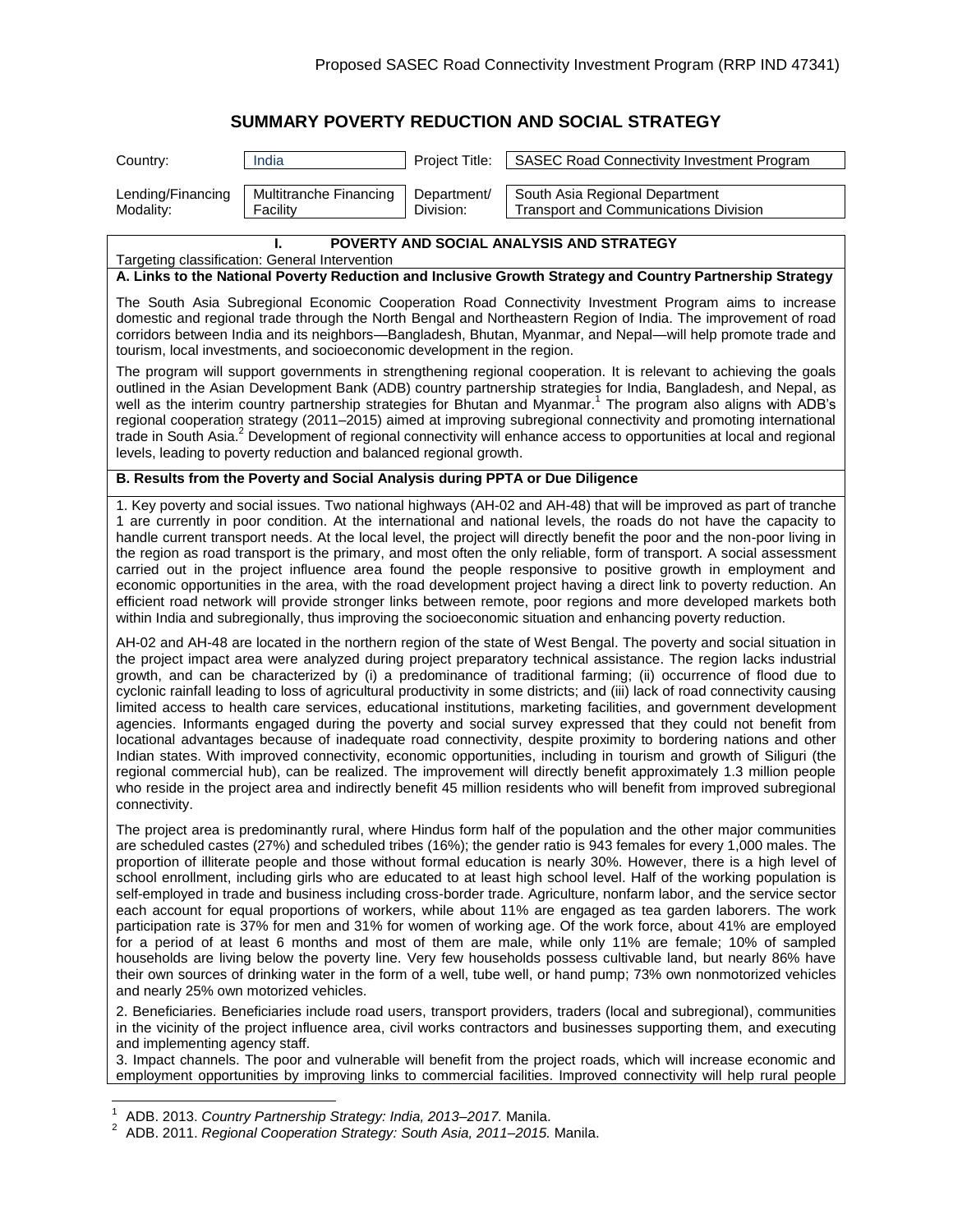transport their produce faster and receive higher profit margins. There will also be improved access to public and social service facilities such as government agencies, health centers, and schools. There are provisions in the bidding documents for the civil works contracts to comply with core labor standards. There are special provisions for the vulnerable displaced households in the entitlement matrix provided in the resettlement framework and the combined resettlement and indigenous peoples plans.

4. Other social and poverty issues. No other social and poverty issues are anticipated.

5. Design features. Pedestrian footpaths will be constructed for urban areas of the two subprojects financed under project 1, which will provide safer access for pedestrians, who are more likely to be poor, vulnerable, and women.

# **II. PARTICIPATION AND EMPOWERING THE POOR**

1. Summarize the participatory approaches and the proposed project activities that strengthen inclusiveness and empowerment of the poor and vulnerable in project implementation.

A sample of 20% of residents and other road users comprising 480 households from the immediate vicinity of AH-02 and AH-48 were surveyed; 33 focus group discussions and 38 key informant interviews were conducted with stakeholders. This was also done to increase awareness of the project, to find out needs and concerns, and to obtain suggestions for enhancing benefits and mitigating negative impacts. Continued consultation will take place throughout the implementation period. A grievance redress mechanism will be set up in all project areas.

2. If civil society has a specific role in the project, summarize the actions taken to ensure their participation.

Civil society will be engaged to assist the government in implementing the resettlement plans and conduct awareness raising programs on HIV/AIDs and human trafficking in project areas. This includes disseminating information regarding the project through multiple channels.

3. Explain how the project ensures adequate participation of civil society organizations in project implementation. Nongovernment organizations will be engaged to implement the resettlement plans.

4. What forms of civil society organization participation is envisaged during project implementation?

**H** Information gathering and sharing **H** Consultation **M** Collaboration **L** Partnership

5. Will a project-level participation plan be prepared to strengthen participation of civil society as interest holders for affected persons, particularly the poor and vulnerable?  $\Box$  Yes.  $\boxtimes$  No.

Consultation and participation will take place. No separate project-level participation plan was prepared, however the approach for consultation and participation is outlined in the social safeguard planning documents.

#### **III. GENDER AND DEVELOPMENT**

Gender mainstreaming category: some gender benefits

**A. Key issues.** Nineteen focused-group discussions were conducted and 10 key informants were interviewed as a part of the analysis of women's needs during preparation of tranche 1. Women in the project area are mainly involved in household work, cultivation, working in tea estates, and other farming activities. Women indicated that improved road conditions and connectivity will provide better access to health services, higher levels of education, economic opportunities, and social interactions. Specifically, it was found that the more common health ailments that women from the project area suffer from are anemia, skin diseases, diarrhea, and tuberculosis. Block primary health care centers revealed that many of these ailments are prevalent because of lack of awareness of personal hygiene, proper intake of nutritional food, and medication during pregnancy and postnatally.

## **B. Key actions.**

 $\Box$  Gender action plan  $\boxtimes$  Other actions or measures  $\Box$  No action or measure Design features have been formulated to (i) maximize women's access to project benefits, (ii) minimize social vulnerability, and (iii) mitigate the risk of health and social issues related to the highway project.

Mitigation and proactive key actions for tranche 1 include (i) constructing more than 30 kilometers of paved raised sidewalks in urban areas that will be highly beneficial to pedestrians, the elderly, women, and children; (ii) encouraging civil works contractors to engage women workers as wage laborers and ensuring that rates of remuneration are determined without gender bias according to the principles of equal remuneration for work of equal value (this measure is adopted in light of the identified patterns of gender-related job segregation and pay gaps in the project area); and (iii) providing awareness-raising seminars for contractors, construction workers, and women in the project areas on HIV/AIDS, health and hygiene, road safety, and human trafficking.

## **IV. ADDRESSING SOCIAL SAFEGUARD ISSUES**

| A. Involuntary Resettlement               | Safeguard Category: $\boxtimes$ A $\Box$ B $\Box$ C $\Box$ FI                                                        |
|-------------------------------------------|----------------------------------------------------------------------------------------------------------------------|
|                                           | 1. Key impacts. For tranche 1, the two identified subprojects will both have significant impact. A total of 9.13     |
|                                           | hectares of private land will need to be acquired; 4,132 households and 3,578 structures will be affected. Tranche 2 |
| will also likely have significant impact. |                                                                                                                      |
|                                           |                                                                                                                      |

2. Strategy to address the impacts. Subprojects have been designed to minimize the need for involuntary resettlement by adopting the most appropriate technical design. For tranche 1, all resettlement impacts of the two subprojects were assessed and are documented in two resettlement plans. A resettlement framework was prepared for the investment program to guide the preparation of resettlement plans for subsequent subprojects and tranches. 3. Plan or other Actions.

 $\Box$  Resettlement plan  $\boxtimes$  Resettlement framework  $\boxtimes$  Combined resettlement and indigenous peoples plan Combined resettlement framework and indigenous